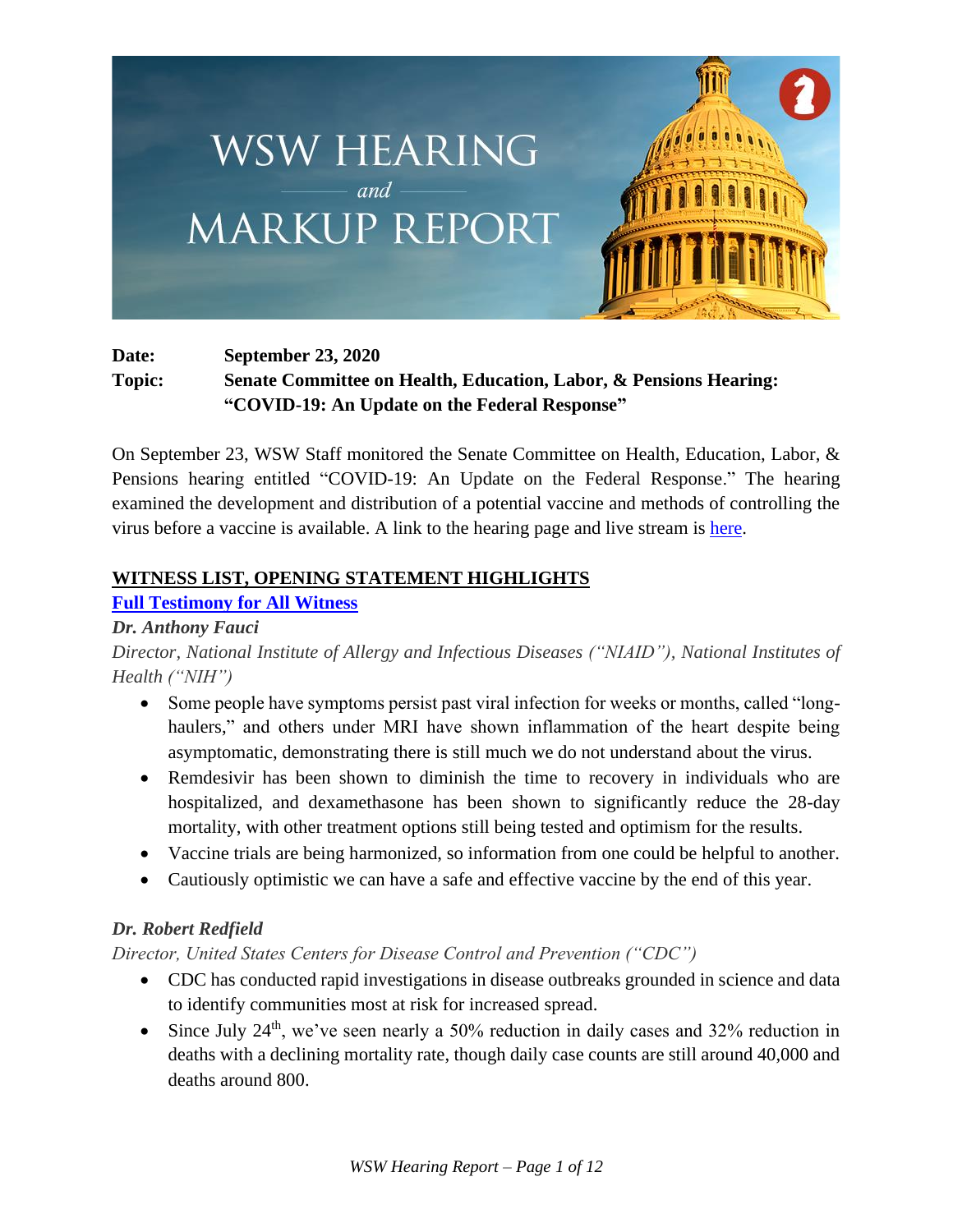- Positive case load has shifted to younger Americans who are less likely to suffer severe symptoms or death but can still spread it to others.
- Steps to limit spread: wear a mask, maintain social distance, practice routine hand washing, limit exposure to crowds, stay home when you feel sick, and get the flu vaccine, which has a higher production level this year due to expected increased demand.
- We've developed a diagnostic test that detects Influenza-A, Influenza-B, and COVID from a single testing specimen.

# *Admiral Brett Giroir, MD*

## *Assistant Secretary for Health, United States Department of Health and Human Services ("HHS")*

- Recommended health practices combined with smart testing is the formula to slow the spread, flatten the curve, and save lives.
- The number of people hospitalized is down 54%, and the number in intensive care is down over 60%.
- Federal surge testing sites were deployed in 20 different cities to limit spread in densely populated areas, especially among potentially asymptomatic young adults.
- The federal government signed a contract with Abbott for over 150 million rapid tests, which only cost \$5.
- Millions of tests are expected to ship in the coming weeks to schools to protect teachers and students as they return to class.

## *Dr. Stephen Hahn*

## *Commissioner of Food and Drugs, United States Food and Drug Administration ("FDA")*

- We make real-time decisions on a previously unknown virus based on available data, which sometimes need to be reversed as more information is learned.
- When a vaccine sponsor applies based on their trials, the sponsor will make the decision to apply for an Emergency Use Authorization ("EUA") or normal approval.
- We have provided clear guidance as to what is expected and needed if a sponsor intends to apply for an EUA clearance, and there will be a transparent process, including a public comment period.
- Data from at least one, well-designed phase 3 clinical trial that demonstrates the safety and efficacy of the vaccine will be required for EUA, and we will not permit or yield to pressure from anyone to approve a vaccine.

# **COMMITTEE MEMBER OPENING STATEMENT HIGHLIGHTS**

# *Chairman Lamar Alexander (R-TN)*

[Full Opening Statement](https://www.help.senate.gov/imo/media/doc/Chairman%20Lamar%20Alexander_Opening%20Statement_COVID-19_An%20Update%20on%20the%20Federal%20Response%20.pdf)

• The government, in partnership with private industry, is manufacturing vaccines in parallel, meaning tens of millions of doses are being produced while trials are ongoing to ensure distribution is ready at the time of approval.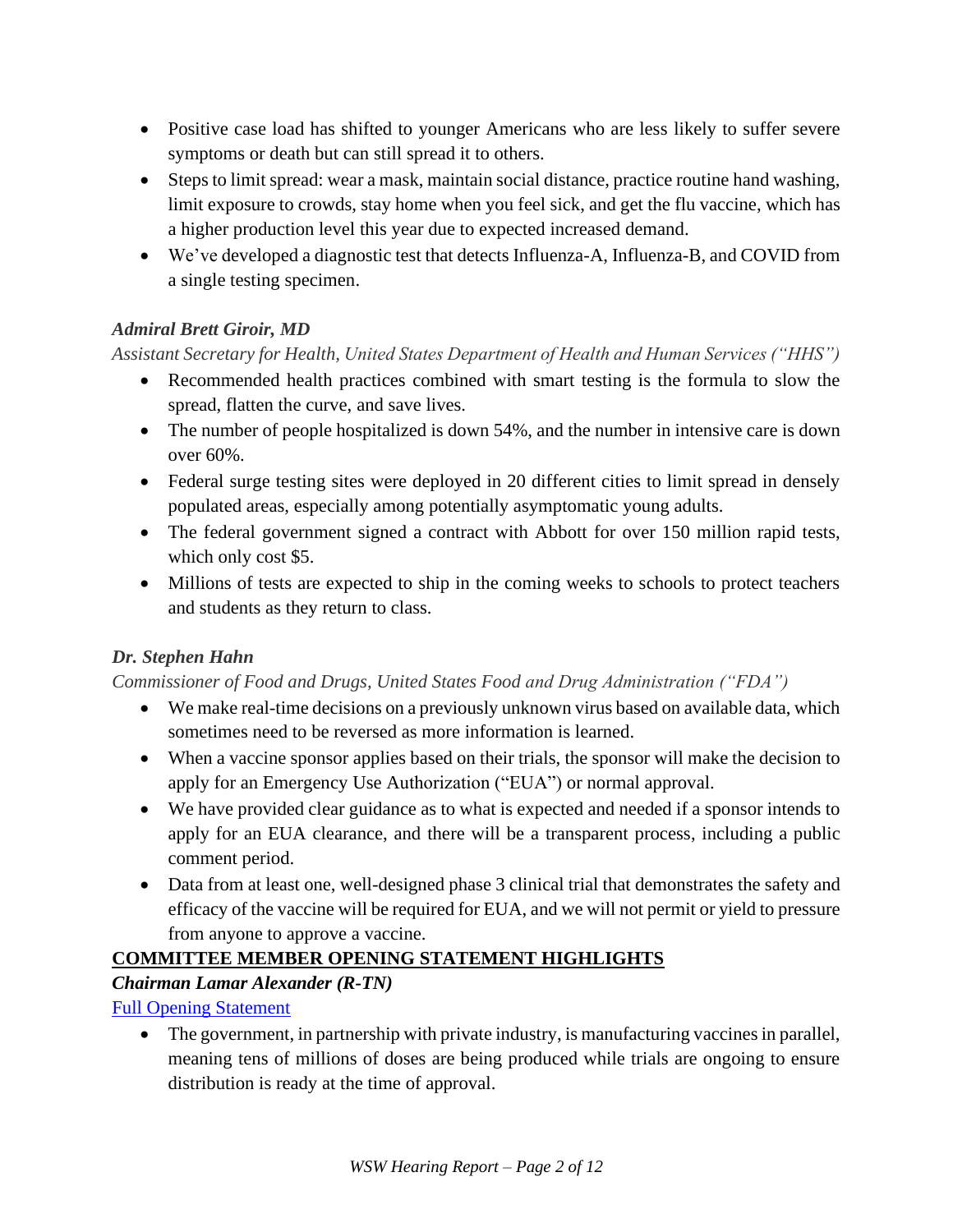- The hope is to have 300 million vaccines ready to deploy by mid-2021, though HHS employee has said if all goes well, it's possible 700 million will be ready by April.
- Only FDA scientists, not politicians or political appointees, will be able to determine when a vaccine is ready based on sufficient data, submission of an application for approval by the manufacturer, and ensuing approval.
- New testing methodology production is in process and creating success stories, with many rapid and cheap tests becoming available and even more expected by December.
- The foresight of previous presidential administrations and Congresses has increased our capability to respond. For example, 3 new facilities funded in 2012 are currently working on production of four of the vaccines, which wouldn't be possible without that foresight.

## *Ranking Member Patty Murray (D-WA)*

- The Trump Administration ignored a federal pandemic playbook in the early stages of the crisis and did not make early testing widely available even as we were forced into measures such as closing schools.
- Cases and deaths are alarmingly high, testing and contact tracing are inadequate, minority communities face disproportional impacts from the virus, and the flu season approaches, which will exacerbate issues.
- The American people are counting on the FDA to rely solely on science, though they are losing confidence due to the Trump Administration's pressure on the FDA to allow an EUA for treatments such as convalescent plasma.
- Hundreds of millions of dollars were pulled out of CDC funding for a "feel good ad campaign" run by a political appointee who accused the CDC of being part of the "deep state" conspiracy.
- Over 30 Democrats introduced the Science and Transparency Over Politics Act, which will create a taskforce to investigate political interference in public health agencies.

#### **COMMITTEE QUESTIONS & RESPONSES**

#### **Chairman Lamar Alexander (R-TN) – Who makes decisions about safety and efficacy at the FDA?**

• Dr. Hahn: Career scientists at the FDA do it. I am briefed on major medical product decisions and overruling a decision is rare.

## **Once FDA approves a vaccine, will you be willing to take that vaccine for you and your family?**

• Dr. Hahn: Absolutely, yes. I have complete faith in the FDA scientists and would encourage my family to take it.

#### **Is the administration cutting corners in safety and efficacy?**

• Dr. Fauci: Not at all.

## **So, we're risking taxpayer money, but not safety or efficacy?**

• Dr. Fauci: Correct.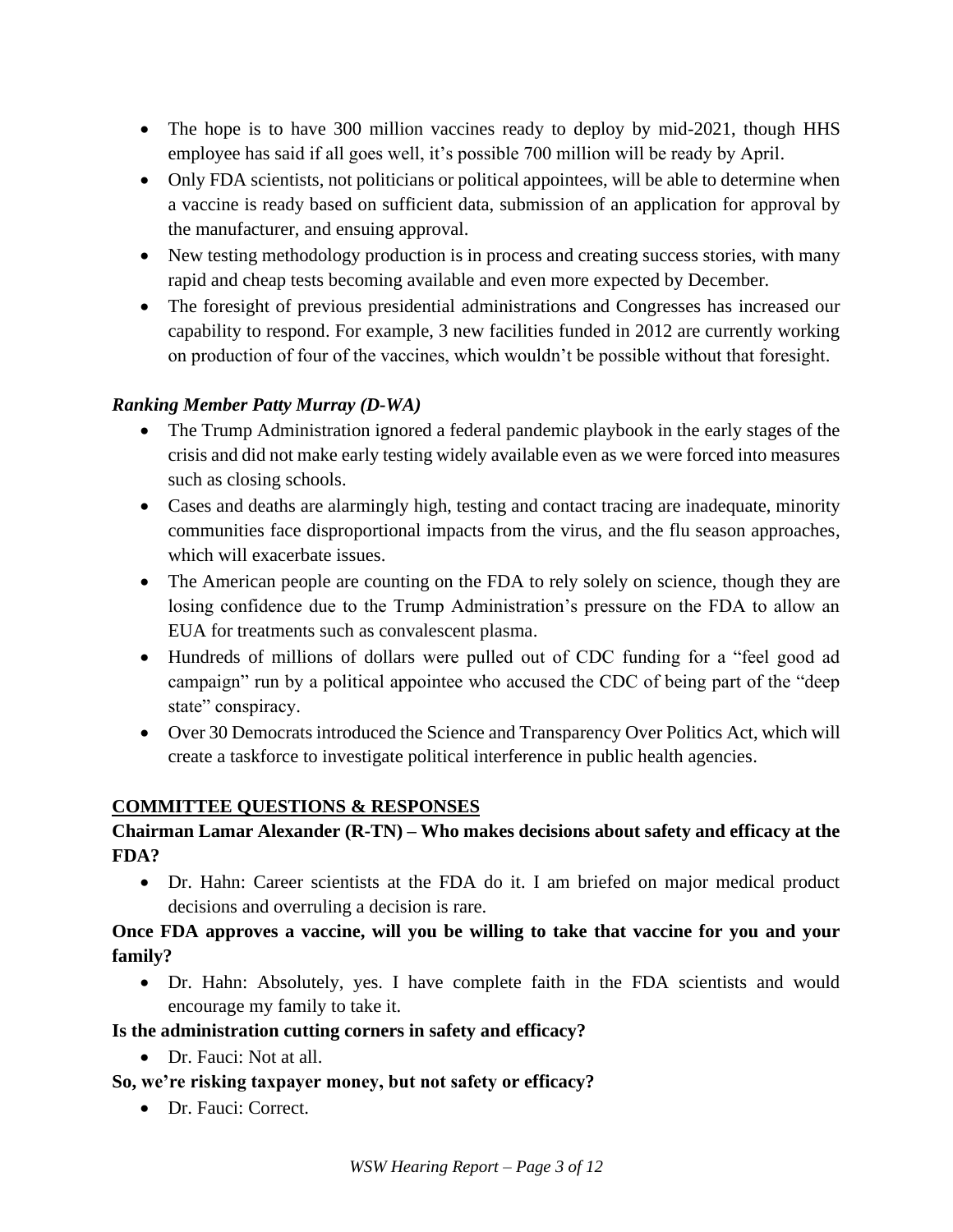#### **Is the smart thing for colleges to send students home when an outbreak occurs?**

• Dr. Fauci: No, they should quarantine at school separate from the rest of the student body, but do not send them home where they can spread the virus in their home community.

## **Is your position that you want to shut down the entire country to stop the spread of the virus?**

• Dr. Fauci: No. We do not need to shut down if we carefully follow the guidelines for opening the country, which I believe we can do safely.

#### **Was it political to ask states to prepare to distribute a vaccine in November?**

• Dr. Fauci: It was not political. We want to be ready to distribute a vaccine as soon as one is approved.

## **How many Americans have been infected by COVID-19?**

• Dr. Redfield: CDC is in the process of a study measuring serology across the country. Preliminary results show that more than 90% of the population remains susceptible to the country, though it varies depending on the state.

# **Based on preliminary indications, as many as 90% of Americans still have not had the virus?**

• Dr. Redfield: Correct.

# **Will the vaccine for COVID likely be more like the polio vaccine or flu vaccine, where with the polio vaccine you'll almost never get polio, but the flu vaccine is sometimes ineffective?**

• Dr. Fauci: We don't know that yet, but that is something we will learn. Polio is a highly effective vaccine that gives long-lasting protection, but we don't know this information about the COVID vaccine.

## **Will the vaccine be free when it is distributed and administered?**

- Dr. Fauci: We have been assured the American public will not have to pay for the vaccine. **When discussing vaccines, most of the six are anticipating the need for two shots four weeks apart, then the vaccine will be effective two weeks after that. Is that correct?**
	- Dr. Fauci: It varies from candidate to candidate. For example, Moderna and Pfizer are two shots, a prime and a boost, with the boost at 28 days or 21 days depending on the vaccine. However, the J&J vaccine is a single shot.

## **Ranking Member Patty Murray (D-WA) –**

# **Why did the CDC put out guidance that contradicted widespread views of the medical community and was not drafted by CDC scientists? How is it that guidance published on the website was not drafted by CDC scientists?**

• Dr. Redfield: The original guidance had full engagement of the CDC but included cooperation with the Coronavirus Task Force and Assistant Secretary. The intention was not to limit testing of asymptomatic individuals. It became apparent that guidelines were not interpreted as intended, which is why we needed to put out a clarification that asymptomatic transmission occurs.

## **On what scientific basis did members of the Task Force take a different position?**

• Admiral Giroir: The original guidance published by the CDC did not recommend against testing asymptomatic individuals and was widely misinterpreted and misrepresented.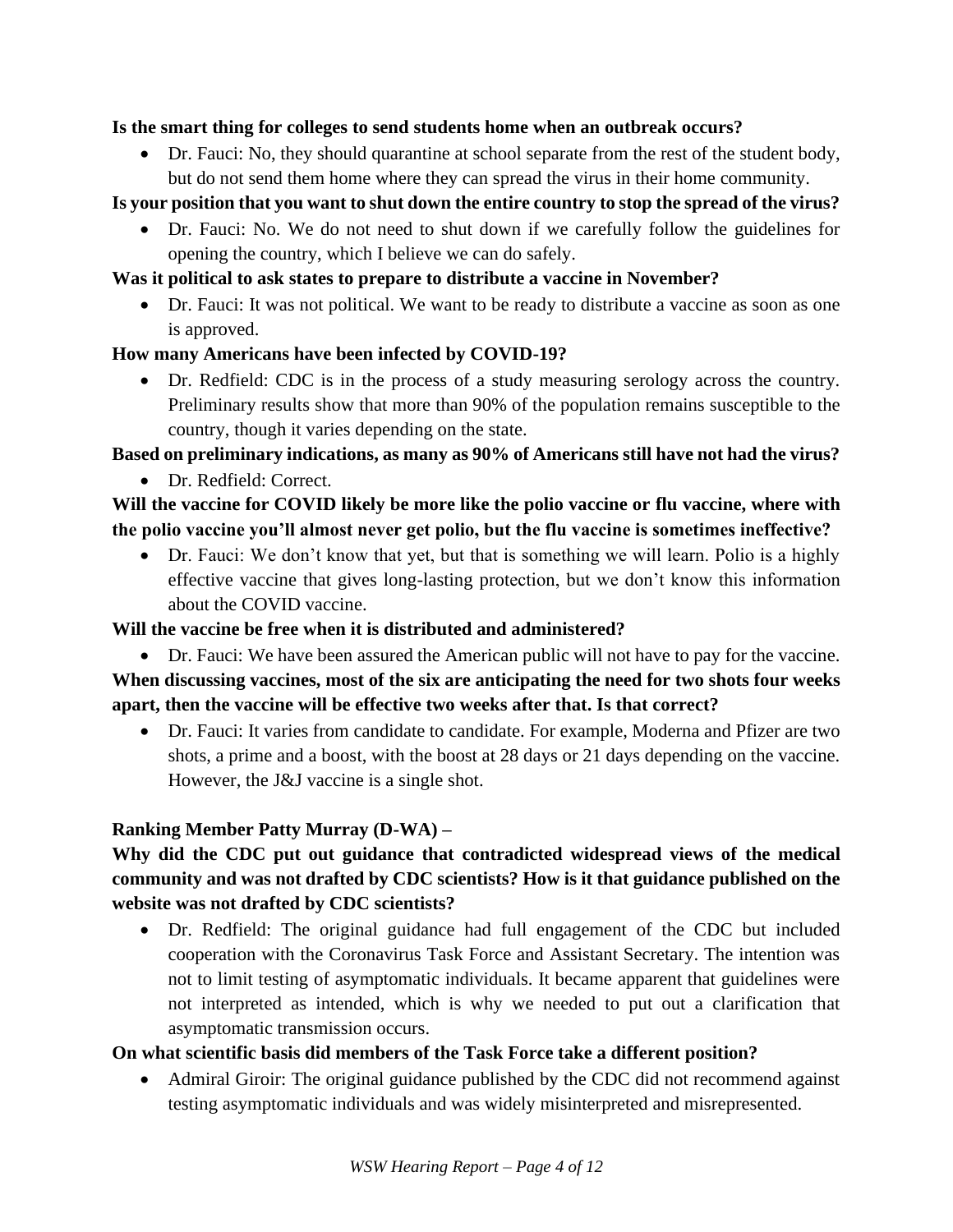#### **If I want the best guidance on the latest science, can I trust CDC's website?**

• Dr. Redfield: Yes. The CDC is committed to data, science, and giving the public the best information we have. If the data and science changes, we will update our website to reflect the new information.

**Senator Enzi (R-WY) – Some vaccines need to be stored at extremely cold temperatures but some doctor offices don't have the specialized freezers needed to store vaccines. How can we ensure sufficient freezer capacity to store vaccines and distribution isn't just to major cities?**

- Dr. Redfield: We are working to ensure distribution in an equitable and fair way across the nation, and each jurisdiction will have to address these issues. This is not something we routinely do, but we will build off our annual routine vaccine administration.
- Dr. Hahn: FDA's role in this is to ensure that the controls around manufacturing and storage are followed. If a vaccine is approved that requires cold storage, we will provide technical assistance and work with the CDC to ensure that happens.

# **Do you anticipate once the FDA approves a vaccine, CDC will have to work with states to develop new distribution plans, or will the work states be doing in advance suffice?**

• Dr. Redfield: This is why the playbook we put out last week is so important. We want to see plans executed by October  $16<sup>th</sup>$  to ensure best practices can be shared across the states.

## **Senator Casey (D-PA) – As a way to demonstrate faith and integrity in the approval process, will you commit to receiving the vaccine in public view when one is available?**

- Dr. Fauci: Yes, if a vaccine is shown and proven to be safe and effective, I would take it and recommend to my family they do so as well.
- Admiral Giroir: I would have no hesitancy to take the vaccine and recommend the same to my family. However, people should have personal discussions with their physicians and providers.
- Dr. Redfield: Yes, and I would recommend my wife, children, and grandchildren do as well.

## **How many jurisdictions' immunization information systems meet the standards set forth in the playbook today?**

• Dr. Redfield: I'll have to get back to you, but we are building on the systems we regularly use in these jurisdictions for annual vaccine distributions, though there will be new points of service where that technology does not currently exist.

# **Senator Burr (R-NC) – Have we made up new protocols for the review of a COVID vaccine, or are we following existing protocols that have been a gold standard?**

• Dr. Hahn: The FDA does represent the gold standard. The definition of an EUA is different than an approval. Regarding COVID, we look at the primary data, not a paper or press release, and analyze the data and draw our own conclusions, as we did with things like Remdesivir.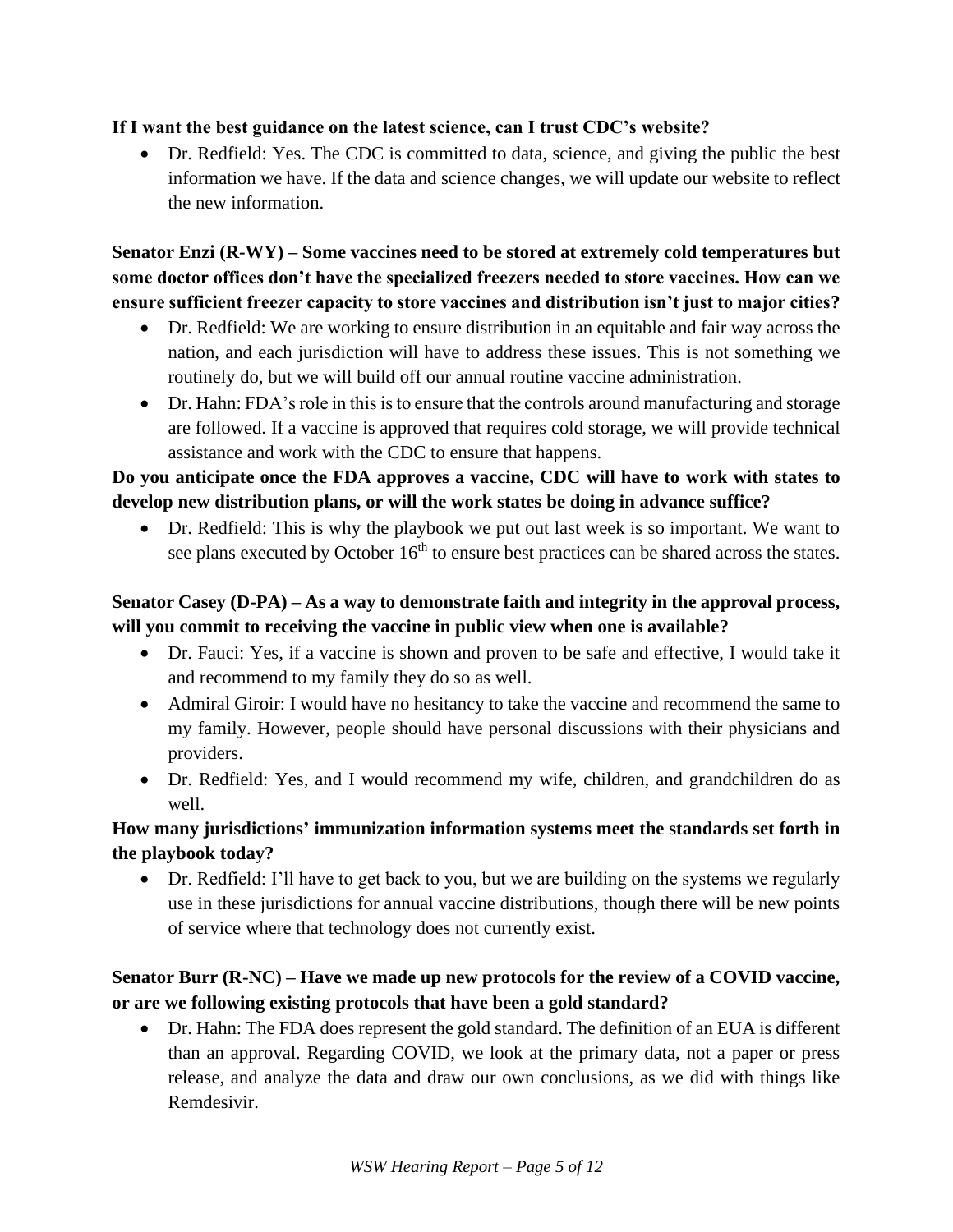**Would it be appropriate to say that the phase 3 clinical trials are the most expansive and diverse trials we've seen in recent memory because they are global trials?**

• Dr. Hahn: Yes, they are among the most diverse and expansive trials. We were clear in June that we needed to see a floor of 50% efficacy and 30,000 or more participants. These have been very robust trials.

# **Does the Data Safety Monitoring Board ("DSMB") need to check the data during the approval process?**

• Dr. Hahn: Yes. They have set check-ins to examine the data. If there are safety issues, they could stop the trial. They could also do a futility analysis, which stops a trial because it is improbable to succeed.

## **Are you confident in the process at the FDA that will review the application of clinical data from a platform you helped create at NIAID? How can two people live together and one test positive, but the other does not?**

• Dr. Fauci: Although a virus is highly transmissible, some people have a natural resistance, so we see all the time individuals exposed to someone with an infection who do not get it. Yes, I am confident in the FDA's ability.

# **Senator Baldwin (D-WI) – Why did your office demand that meat-packing plant safety recommendations be watered down?**

• Dr. Redfield: I wouldn't characterize it the way you did. Field teams that were on the plant investigation shared a report they did in the field but stressed that the CDC is not a regulatory authority. This was a recommendation and not a regulatory requirement.

# **Did your office have any contact with the plant, the Department of Agriculture, or the White House concerning this memo before it was edited?**

• Dr. Redfield: No, not at that time. There are multi-agency discussions on a variety of issues that intersect, but we wanted to just stress that we are not a regulatory agency and just making recommendations.

## **Will you change the meat-packing guidance in light of the death toll and harm to remove "if feasible?"**

• Dr. Redfield: I appreciate your comments senator.

## **Senator Paul (R-KY) – Do you have any second thoughts about your mitigation recommendations given the evidence our death rate is worse than places like Sweden?**

• Dr. Fauci: Because Sweden is so different from us, we must compare Sweden's death rate to comparable countries, which they do worse than. As new data comes, you make different recommendations, but I do not regret my prior statements and recommendations.

# **How can we praise Governor Cuomo and New York given they had the worst death rate in the world?**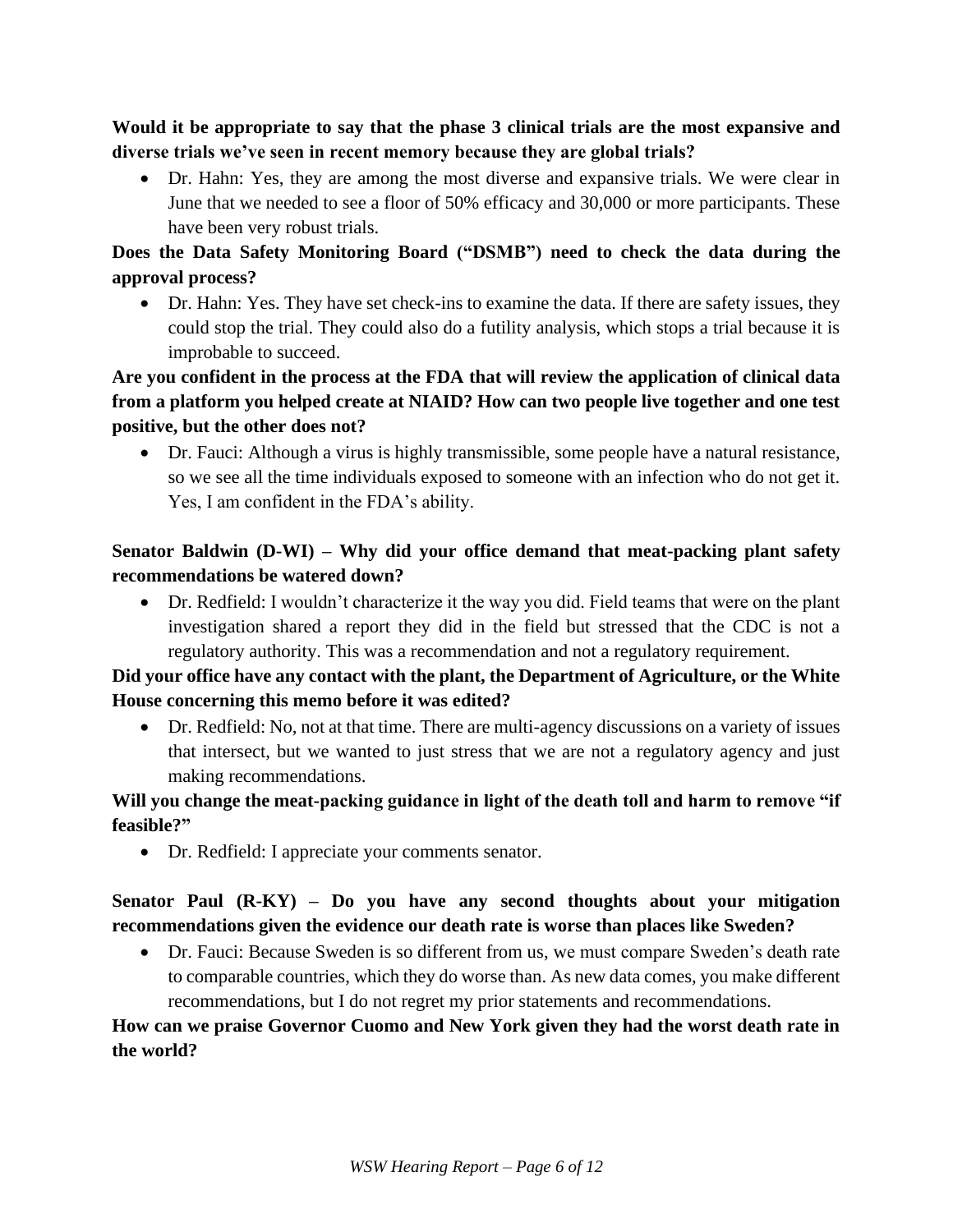• Dr. Fauci: You misconstrue that, which you've done repeatedly in the past. They were hit badly and made mistakes. But right now, they are looking at the guidelines the task force put together, which has led to a significantly lower positivity rate.

## **Have they developed herd immunity?**

• Dr. Fauci: I challenge that. You are not listening to what the Director of the CDC said. In New York, they are at 22% herd immunity. You are likely alone in believing that is sufficient.

## **Senator Murphy (D-CT) – What are the long-term effects of someone with myocarditis? Are these effects observable in asymptomatic patients?**

• Dr. Fauci: The study in non-athletes were individuals who recovered from COVID-19. By doing MRIs, they found 60-70% had inflammatory disease of the heart but were relatively asymptomatic, so we should monitor their situation, since it could clear up with no issues or result in scarring, which creates later issues.

## **Where in the August guidance does it tell people they should get a test or proactively see a doctor if asymptomatic but came in close contact with someone with the virus?**

• Dr. Redfield: I take the position that more tests will lead to fewer cases. When I issued the clarification on August 27, we were emphasizing symptomatic illness and vulnerable populations. From a public health perspective, we were seeing people coming to get a test then going to work.

#### **Do you tell people in this guidance that they should go see a doctor?**

• Dr. Redfield: When we clarified the day after, I clearly put the clarification about the emphasis but mentioned asymptomatic people should get a test when recommended by a medical official. I thought the August  $27<sup>th</sup>$  clarification statement would carry the ball over the goal line, but it didn't. There was no guidance, though, to decrease testing, but rather linked testing to drive a public health action.

# **Senator Collins (R-ME) – Could you explain why the changes at HHS are taking place and whether they could affect new medical countermeasures for COVID-19?**

• Admiral Giroir: As I understand it and believe it, this was an administrative decision by the Secretary because he wanted to make sure any rules proposed had review and scientific integrity. You have my commitment to provide the best public health advice to the Secretary, but I don't think this change makes a difference.

# **Are we making any progress in ensuring that the active pharmaceutical ingredients ("APIs") that may be critical in therapeutics for treating people or the ultimate vaccine are manufactured in the U.S. and not in a foreign country?**

• Dr. Hahn: We have seen situations where the lack of redundancy in the supply chain and domestic production have caused issues. Ensuring we have this redundancy is important. With respect to medications and PPE, the White House has worked with FEMA and HHS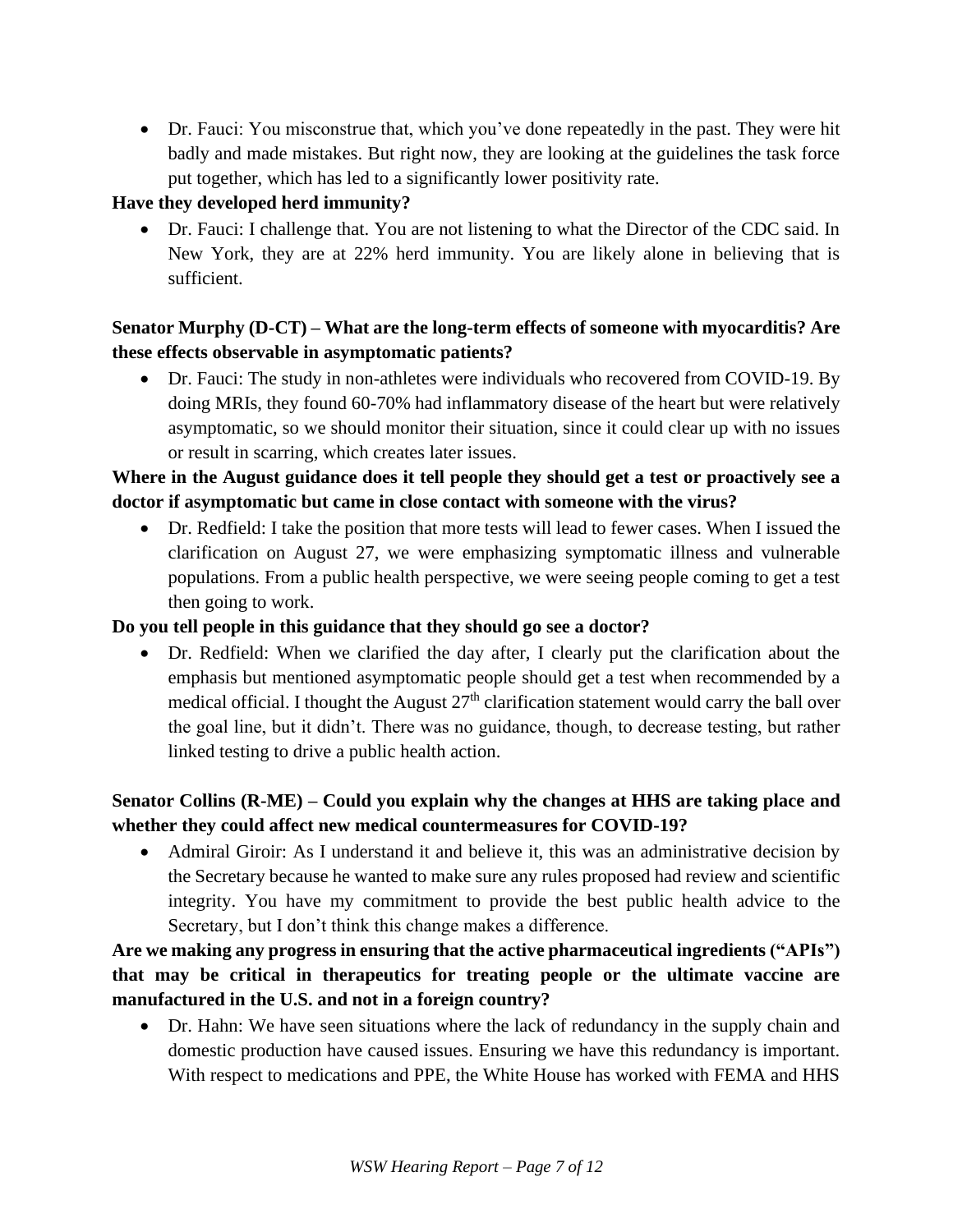to ensure we build up our PPE. The FDA's role in this will be to create a pathway to ensure domestic production.

# **Senator Warren (D-MA) – Yes or no, do you hold direct financial investments in any of the companies developing a vaccine?**

• All: No.

# **If the FDA officials making these decisions had financial conflicts, would that increase or decrease American confidence in a vaccine?**

• Dr. Hahn: I'm not aware of anyone with a financial conflict, so it would be difficult to speculate on that. If anyone is aware of a conflict, I would personally like to know.

# **President Trump's "vaccine czar" owns stock in Glaxo-Smith-Kline and a company working with Moderna. Can you explain why Dr. Slaoui should get to play by a different set of rules?**

• Dr. Hahn: I don't have knowledge of this, so I can't comment. However, I can assure you there is a line between the FDA and them, so they will not be able to influence us.

# **If hypothetically they do exist, should he resign?**

• Dr. Hahn: In this hypothetical situation, I can't prejudge because I don't have the facts, though I am concerned how it might affect public perception.

# **Senator Cassidy (R-LA) – Is there going to be a requirement that these vaccine records are put in the state's immunization registry?**

• Dr. Giroir: Yes.

## **What about federal facilities such as DoD? Will they be required?**

• Dr. Giroir: I'm not sure.

# **Is there going to be compensation for the provider administering the immunization given no patient cost is required?**

• Dr. Giroir: We are still working on details but understand providers will experience costs associated with administering the vaccine. The administration is committed to ensuring no patient has out-of-pocket expenses for the vaccine.

# **For those who are higher risk, will antibody serologies be required after vaccination to ensure efficacy, and do we have enough serology tests to conduct this?**

• Dr. Hahn: For the first several trials when they mature, we will likely not have bridging data on the development of antibodies, so I'm not sure whether we will have a requirement there.

# **Senator Kaine (D-VA) – What about the September 18th website guidance was incorrect that required it to be taken down?**

• Dr. Redfield: This was a first-draft document. It's looking at the balance of the component that aerosolized transmission plays compared to droplets.

# **Is "people who are infected, but do not show symptoms can spread the virus to others" inaccurate?**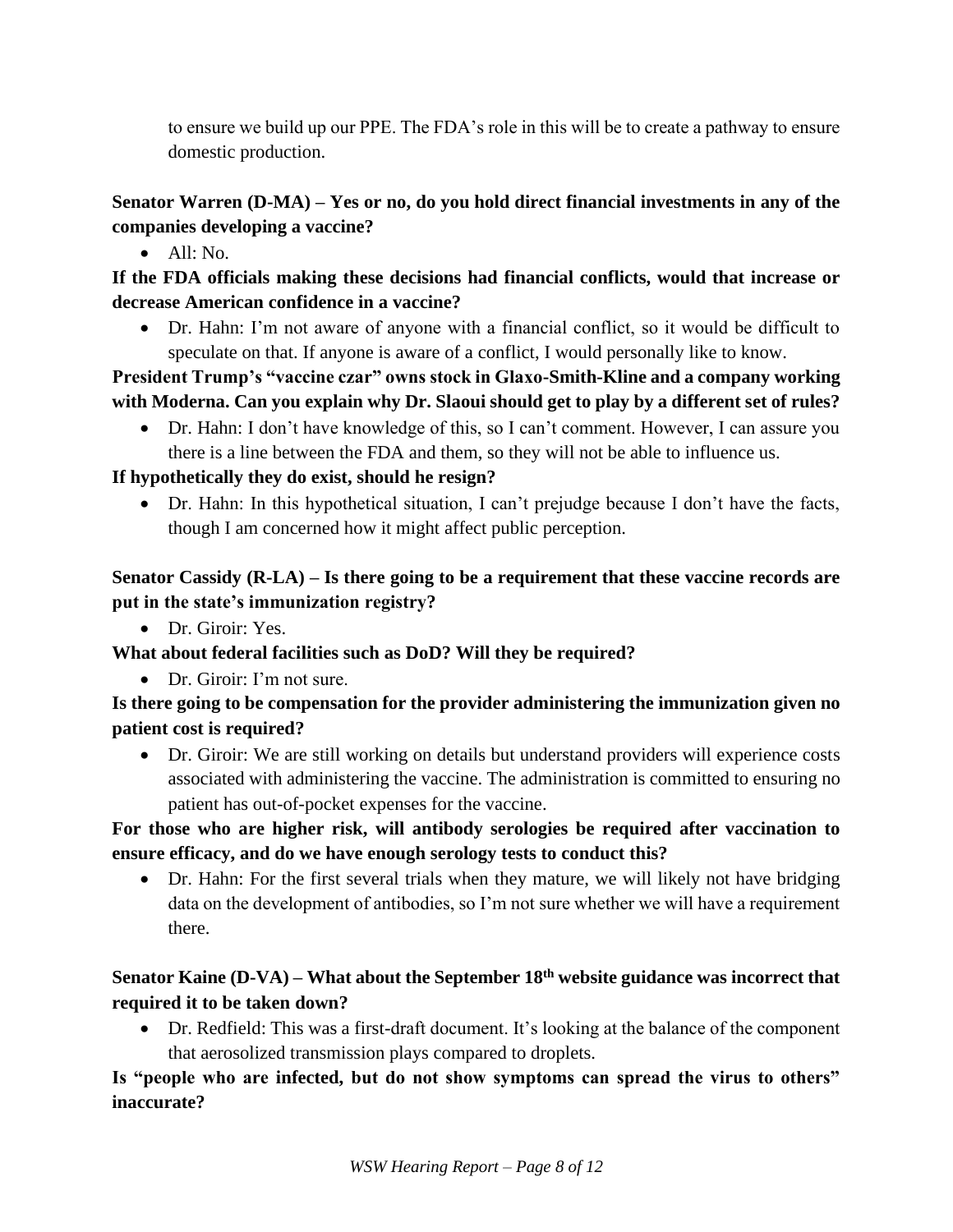• Dr. Redfield: No.

## **Is "there is growing evidence that droplets and airborne particles can remain suspended in the air and breathed in by others and can travel distances beyond 6 feet" accurate?**

• Dr. Redfield: There is evidence of that.

#### **Then why was it removed?**

• Dr. Redfield: It wasn't removed. The document that went through cleared channels was put up. The document that was posted was not technically reviewed, which is why it was taken down.

# **Senator Murkowski (R-AK) – Can you further clarify the purposes of the states' plan on guidance with allocation and defining critical populations?**

• Dr. Redfield: The answers in terms of process have not been completed. It is important that once completed it is communicated effectively. The Advisory Committee on Immunization Practices ("ACIP") will give the recommendation once they know which vaccine the recommendation is for.

#### **Can you confirm it's the CDC that is responsible for determining the allocation?**

• Dr. Redfield: The allocation will be made by Operation Warp Speed ("OWS"). ACIP will make a recommendation on prioritization of who should be vaccinated, though.

## **What is the administration's plan to ensure states have the support they need for the requirements on reporting for the new vaccine?**

• Dr. Redfield: That will be an important part of the plan each state proposes. There is a plan in Operation Warp Speed to augment capabilities where they are lacking. Reporting will be important to monitor for safety purposes and to ensure an equitable distribution.

# **Senator Hassan (D-NH) – Will the guidance require that the FDA's Vaccines and Related Biological Products Committee hold meetings, review trial data, and release their findings to the public for each vaccine?**

• Dr. Hahn: We are committed to having meetings. They will be transparent, and for each vaccine.

## **Will the findings be public before the FDA offers approval of any of the vaccines?**

• Dr. Hahn: The vote, the discussion, and recommendations will be public.

# **Will CDC's ACIP meet publicly, review data, and issue public recommendations for each vaccine before it enters the market?**

• Dr. Redfield: It is important ACIP conducts its meetings in public barring private information concerns, but I anticipate it will be a public process. ACIP will make the recommendations for each product after the FDA makes an EUA or other determination, and ACIP will deliberate in public how it should be used in the U.S.

# **Do you believe the existing FDA and CDC advisory committees should conduct an independent review of safety and efficacy for each vaccine?**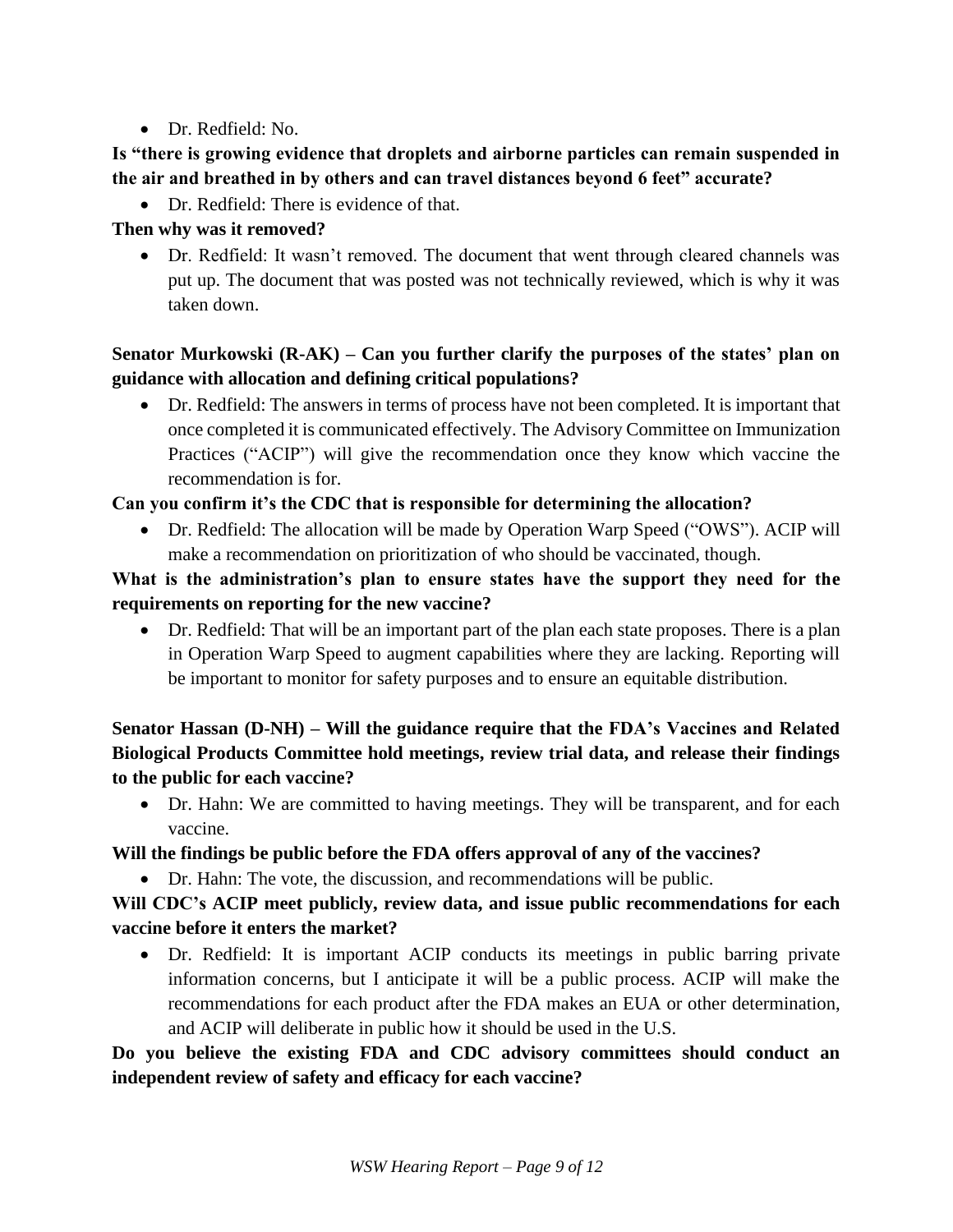• Dr. Fauci: Yes, I agree with Dr. Hahn that this process does occur independently, and what they do will be public. In addition to a qualified committee, the entire scientific community will analyze the data because it is public.

#### **Senator Romney (R-UT) – When do you believe you'll receive the first application?**

• Dr. Hahn: I don't know when, and I cannot speak to confidential commercial information we have. In the case of one, they have exceeded where they expected to be.

#### **Have any applications been received by the DSMB?**

• Dr. Hahn: I do not know the answer to that.

# **If an application were received tomorrow, how long is the process in the FDA between receiving an application and when a determination is made?**

• Dr. Hahn: Typically, the process can take weeks, sometimes months depending on the complexity of the data and dataset. We haven't made a commitment to a timeline yet because of this. We do feel the urgency, though, and take our responsibility to protect American lives seriously. We will not delay nor cut corners.

## **If the FDA were to approve an application November 1st, what proportion of the population would be vaccinated by the end of the year?**

• Dr. Fauci: Numbers reported are the totality of all the companies. In November, maybe 50 million doses will be available and 100 million by December. It will not be a large proportion of the population by December. It will be according to the ACIP's recommended priority, likely health care providers and those with underlying conditions.

## **Senator Smith (D-MN) – Do you still believe masks are the best tool we have to stem the spread of the virus?**

• Dr. Redfield: I have total confidence in the importance of vaccines, which will be what get us back to a normal way of life. What I was saying about vaccines is that it's possible half of the people may not develop an immune response, so I wanted to emphasize the importance of masks. We should have 700 million doses by late March or April, and my late 2<sup>nd</sup> quarter timeline was in reference to the time to actually administer the doses to the entire American public.

## **Did you get political pushback for saying what you said?**

• Dr. Redfield: I stand by presenting the data and science as I see it and will continue to do so and will leave my comment there.

#### **Will we still need COVID-19 testing and contact tracing after a vaccine is available to the public?**

• Dr. Fauci: Absolutely, because a vaccine, depending on the degree of efficacy and the number of people who decide to get the vaccine, will still lead to some vulnerable people within the population. A vaccine will control the infection but will not eradicate it.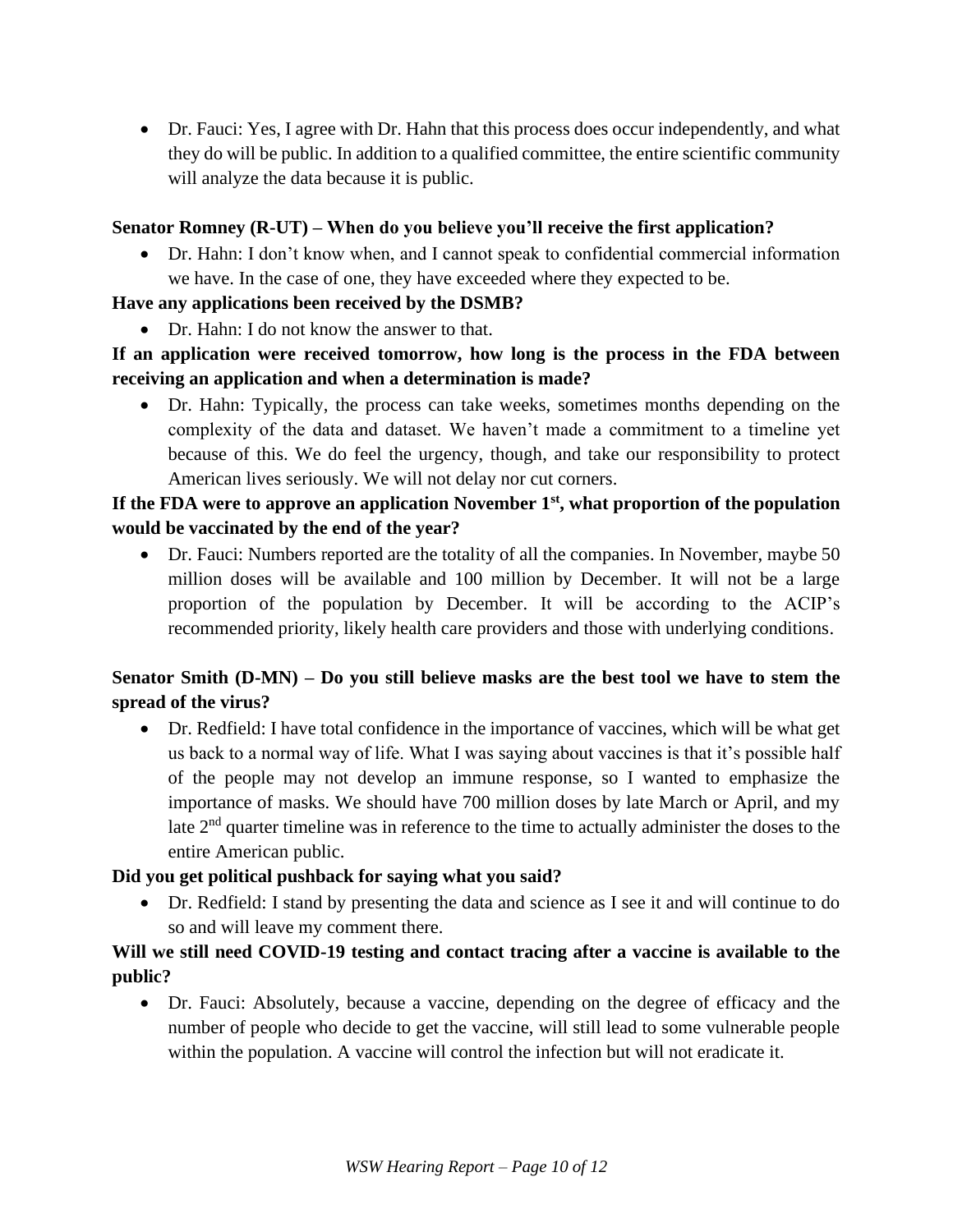**Senator Braun (R-IN) – Was it your recommendation and that of the Task Force for President Trump to issue the guidelines to shut the country down for 45 days?**

• Dr. Fauci: I wouldn't use the term "shut the country down," but yes.

**Did you and Dr. Birx explain at a March 31st briefing that initial projections showed that the death toll could exceed 2 million if we did not act?**

• Dr. Fauci: Yes, based on a model.

**Was the goal of the national mitigation effort to bring the death toll down from over 2 million to the range of 100,000-240,00?**

• Dr. Fauci: Yes, with an exception. As I mentioned at a press conference, I said the model would say it would go down, but that we could likely do much better because if we had uniformly accepted the recommendations across the country, we could have had even fewer deaths. Some states were successful, others were not. The model said this range was likely, but I said we should strive to be below it if we followed recommendations.

**Do you think the actions of the American people, President Trump, and the Task Force hit the range you were hoping for not withstanding your prior qualification?**

• Dr. Fauci: Yes, we did show that the mitigation did save a lot of lives.

**Would you agree the Task Force and the President took the outbreak very seriously from the beginning, saving lives?**

• Dr. Fauci: Yes, for example shutting down travel from China and Europe, though the latter did affect areas like New York.

**If we want to ask the American people to continue to take the virus seriously, do you think the media, politicians, and scientists need to do a better job reminding them of the "blue mountain" (the un-flattened curve) warning and how their actions will continue to save lives?**

• Dr. Fauci: Yes, and virtually every time I am given the opportunity to talk about this, I continue to stress the four or five things that if we all did it and consistently, we would prevent the surges we've seen, lower those surges, and reduce case count. We need uniformity across the country.

# **Senator Jones (D-AL) – Is there a "deep state" in the FDA that is trying to do anything other than quickly get solutions to the American public, as the President says?**

• Dr. Hahn: I have 100% confidence in the outstanding employees of the FDA, and I have complete confidence in their decisions and actions to date.

## **That confidence is based on following the science not political pressure, as expected. Is that reflected in the FDA's process?**

• Dr. Hahn: Yes, our career scientists for vaccines will follow the science, data, and our rigorous standards.

**What is the public to do when public officials give a different message regarding things such as masks, social distancing, and crowds than those on this panel?**

• Dr. Redfield: We must just keep stressing that we want ALL Americans to embrace wearing a mask, be smart about social distancing and crowds, wash their hands, and have